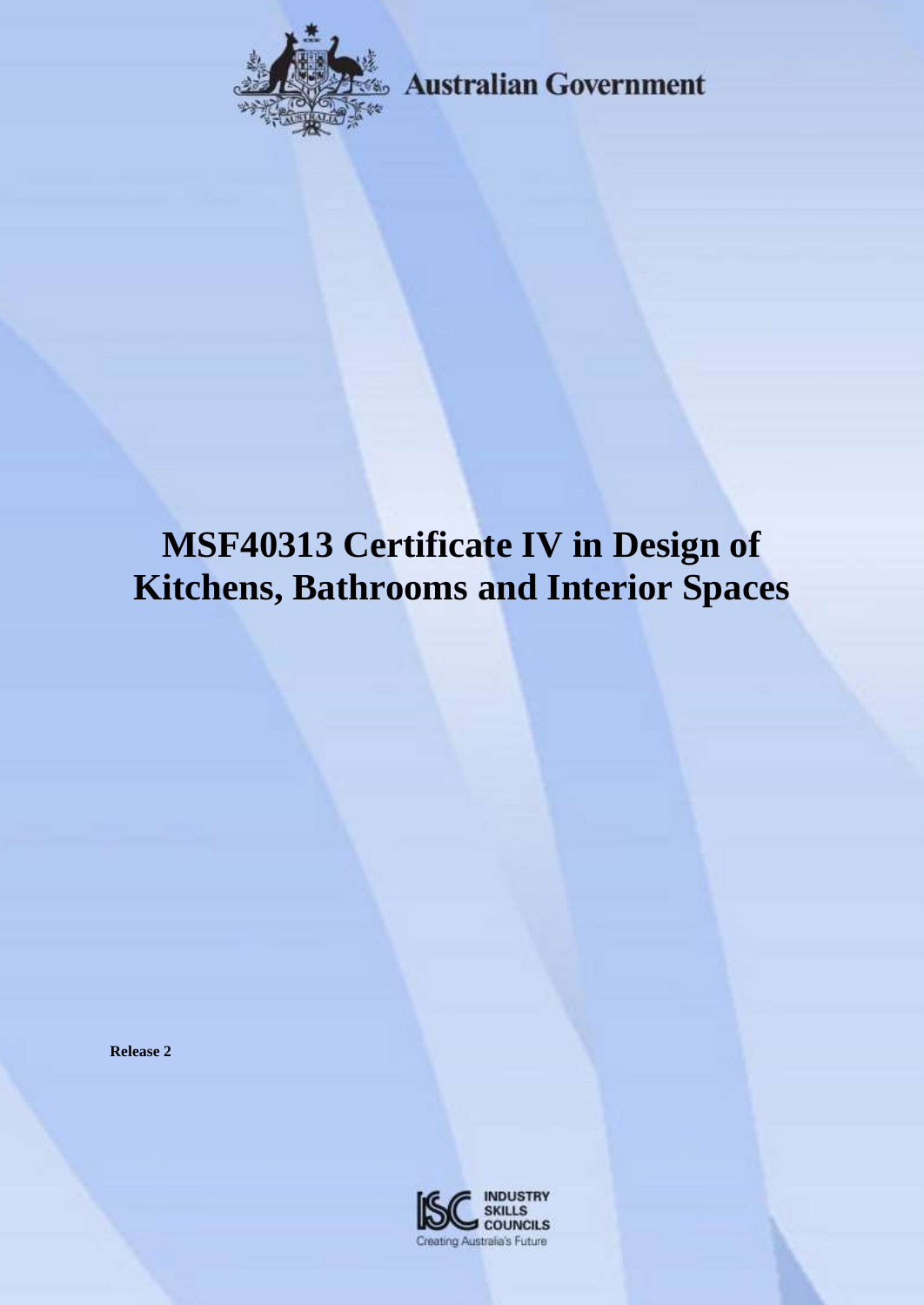# **MSF40313 Certificate IV in Design of Kitchens, Bathrooms and Interior Spaces**

### **Modification History**

Release 2 - Imported units updated. Equivalent. Release 1 - New qualification

# **Qualification Description**

This qualification describes the skills and knowledge required to design kitchens, bathrooms and interior spaces to meet client requirements. It targets those designing kitchens, bathrooms and other interior spaces that typically feature built-in cabinetry and furniture. Employment outcomes include small business operators in kitchen and bathroom design or product supply, and specialist design personnel. Work involves a broad range of skilled applications, including requirements to evaluate and analyse current practices, develop new criteria and procedures for performing current practices, and provision of some leadership and guidance to others in the application and planning of the skills.

This qualification is typically used to develop specialist kitchen and bathroom design skills. However, units in the qualification also support the application of design skills to other interior spaces. It is suitable for those working in the kitchens and bathroom industries, or with furnishing, joinery or cabinet making skills, in order to prepare them for providing a design service in these industries.

Work may require access to construction sites and require construction induction training and certification covered by the unit *CPCCOHS1001A Work safely in the construction industry*. Local regulations should also be checked for requirements.

## **Entry Requirements**

Not applicable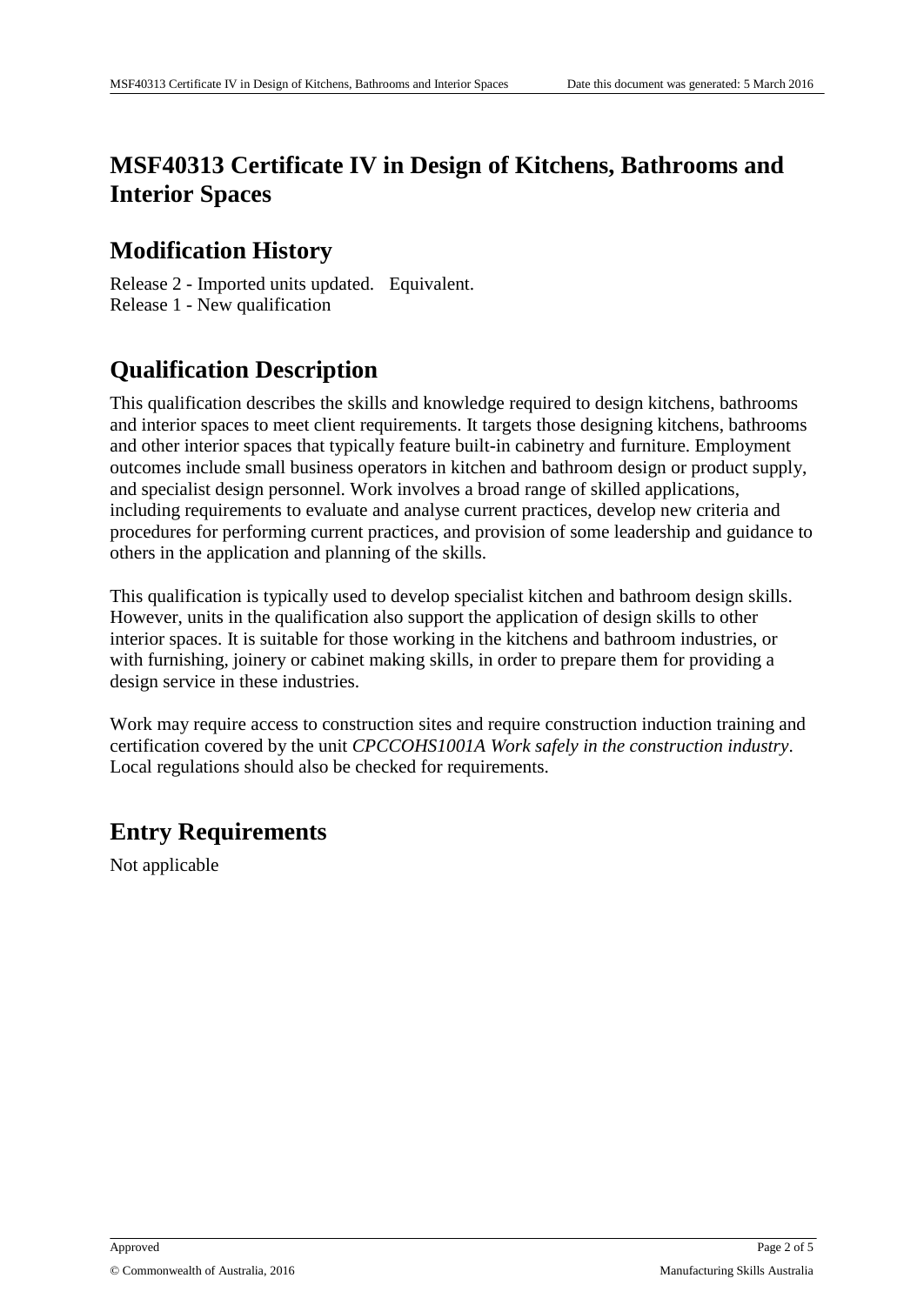# **Packaging Rules**

To be awarded the MSF40313 Certificate IV in Design of Kitchens, Bathrooms and Interior Spaces, competency must be achieved in **twenty (20)** units of competency:

- **thirteen (13)** core units of competency
- **seven (7)** elective units of competency

Note: Units marked with an asterisk have one or more prerequisites and must be considered in the total number of units. Please refer to individual units for details.

#### **CORE UNITS**

Select all **thirteen (13)** units from this list.

| <b>Unit code</b> | <b>Unit title</b>                                                                     |
|------------------|---------------------------------------------------------------------------------------|
| BSBDES401        | Generate design solutions                                                             |
| CPCCOHS1001A     | Work safely in the construction industry                                              |
| MSFDN4001        | Produce drawings from design concepts                                                 |
| MSFFDT4004       | Assess environmental impact of a design                                               |
| <b>MSFFM3011</b> | Measure and draw site layout for manufactured furniture products                      |
| <b>MSFID4001</b> | Research, analyse and apply colour for interior spaces                                |
| <b>MSFID4007</b> | Identify materials, construction techniques and methods used in<br>building interiors |
| <b>MSFID5005</b> | Explore and apply creative design principles to interior space                        |
| <b>MSFKB3001</b> | Identify processes in kitchen and bathroom projects                                   |
| <b>MSFKB3008</b> | Identify cabinet construction and installation methods                                |
| <b>MSFKB4003</b> | Identify and document services required to support fitted furniture<br>designs        |
| <b>MSFKB4006</b> | Prepare quotation and contract documentation for design project                       |
| <b>MSFKB4007</b> | Design ancillary residential cabinetry                                                |

#### **ELECTIVE UNITS**

Select **seven (7)** units of competency:

- **two (2)** units must be chosen from **either** Group A **or** Group B
- **five (5)** units may be selected from Group A, B or C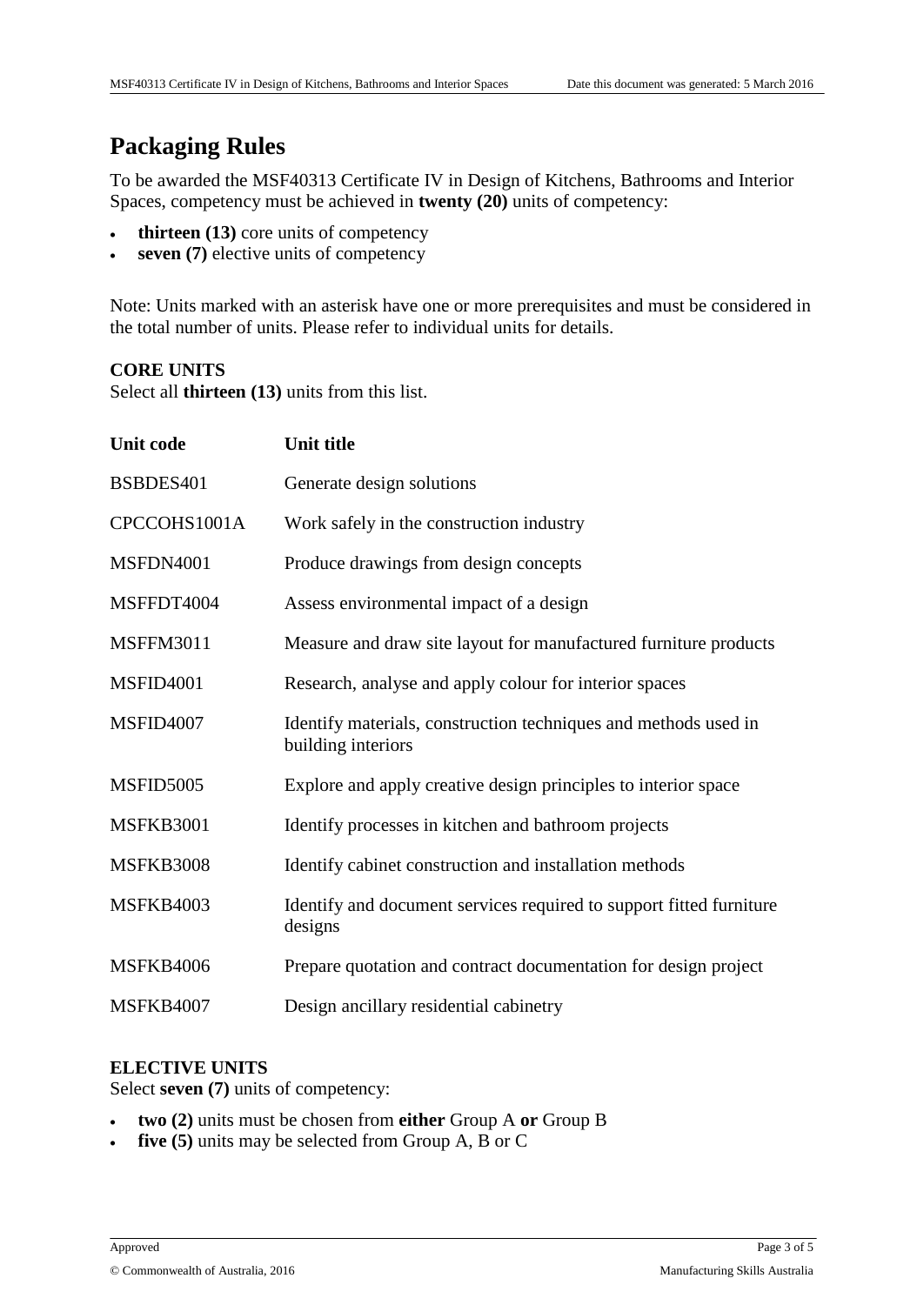#### **Group A - Kitchen Specialisation**

| Unit code        | Unit title                                                                       |
|------------------|----------------------------------------------------------------------------------|
| <b>MSFKB4001</b> | Determine spatial planning considerations for kitchen designs                    |
| MSFKB4002        | Research and recommend materials, components and finishes for<br>kitchen designs |

#### **Group B - Bathroom Specialisation**

| Unit code        | Unit title                                                                        |
|------------------|-----------------------------------------------------------------------------------|
| MSFKB4004        | Determine spatial planning considerations for bathroom design                     |
| <b>MSFKB4005</b> | Research and recommend materials, components and finishes for<br>bathroom designs |

#### **Group C**

| <b>Unit code</b> | Unit title                                                       |
|------------------|------------------------------------------------------------------|
| BSBCRT401        | Articulate, present and debate ideas                             |
| BSBCUS402        | Address customer needs                                           |
| BSBDES305        | Source and apply information on the history and theory of design |
| CUADES403        | Research and apply techniques in spatial design                  |
| <b>MEM16006A</b> | Organise and communicate information                             |
| MSMENV472        | Implement and monitor environmentally sustainable work practices |
| MSMSUP390        | Use structured problem solving tools                             |
| <b>MSFFM3009</b> | Produce manual and computer-aided production drawings            |
| <b>MSFFT4007</b> | Sample, inspect and test products to specifications              |
| <b>MSFFT4008</b> | Interpret and use workplace information                          |
| <b>MSFFT4009</b> | Match furnishing style and materials to customer requirements    |
| MSFID4003        | Prepare a materials board for client presentation                |